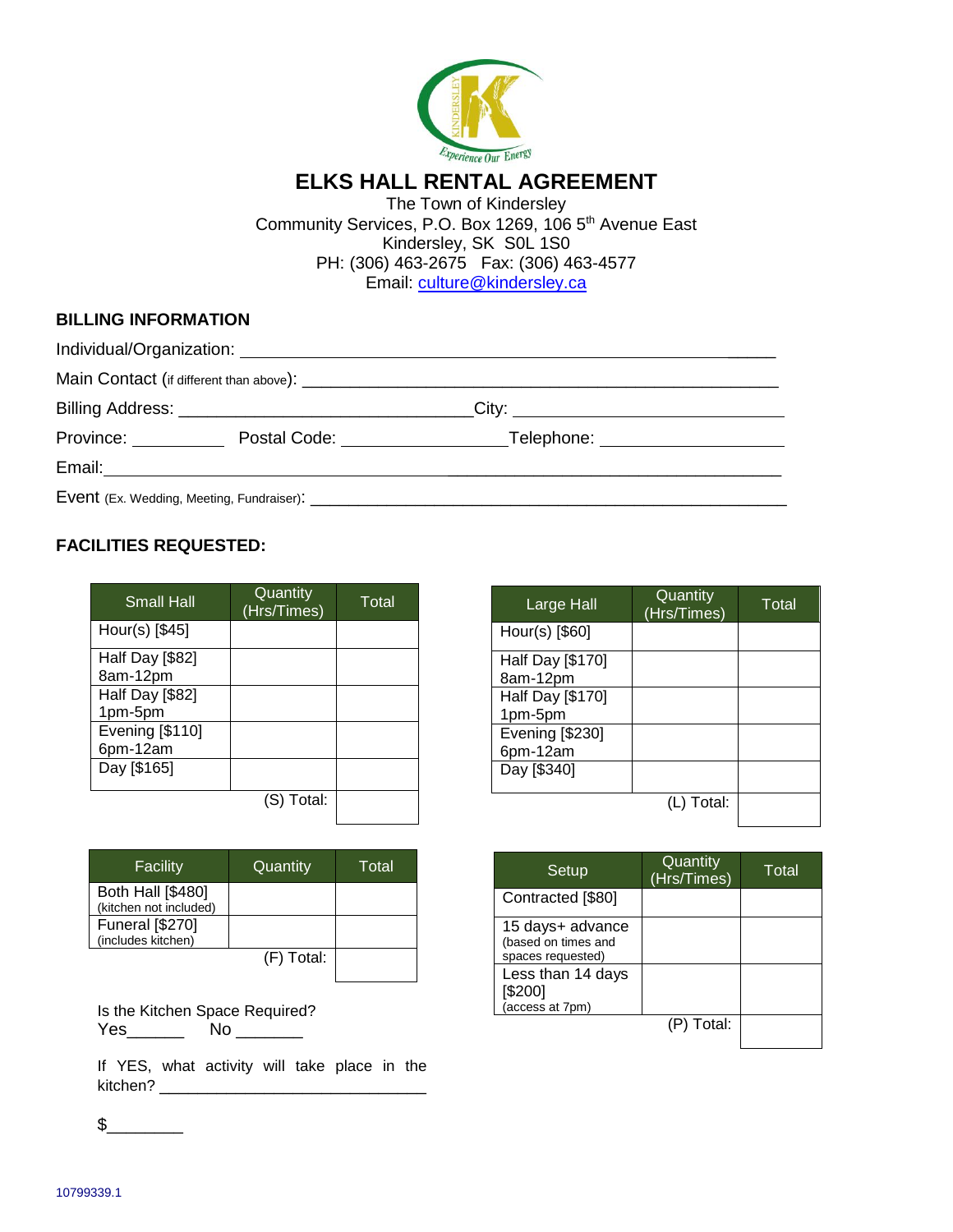|               | (S) Total: _______________         |
|---------------|------------------------------------|
|               | (L) Total: ________________        |
|               | (F) Total: ________________        |
|               | (P) Total: ________________        |
|               | Kitchen Total: _______________     |
|               | Capital Charge: ______________     |
| (\$5 per day) |                                    |
|               | GST: _______________               |
|               | Deposit: ______________            |
|               | Total Fees Payable: ______________ |
|               |                                    |

**Date(s) & Time(s)** [please attach an additional sheet if all dates cannot fit in this space]

## **Key Deposit:** \$50

\*\*\*Note: Facility keys will be provided to applicant upon receipt of a \$50 deposit cheque to the Town of Kindersley Administration Office. Keys are available one business day prior to rental and are to be returned to the Administration office within the next business day. \*\*\*

**Public Event: Yes No**

**If yes, do you consent to this event being advertised through Town of Kindersley media? Yes No**

**Please provide a description of your event for public information** [include date and time of activity and any admission price]**: \_\_\_\_\_\_\_\_\_\_\_\_\_\_\_\_\_\_\_\_\_\_\_\_\_\_\_\_\_\_\_\_\_\_\_\_\_\_\_\_\_\_\_\_\_\_\_\_\_\_\_\_\_\_\_\_\_\_\_\_\_\_\_\_\_\_\_\_\_\_\_\_\_\_\_**

 $-2-$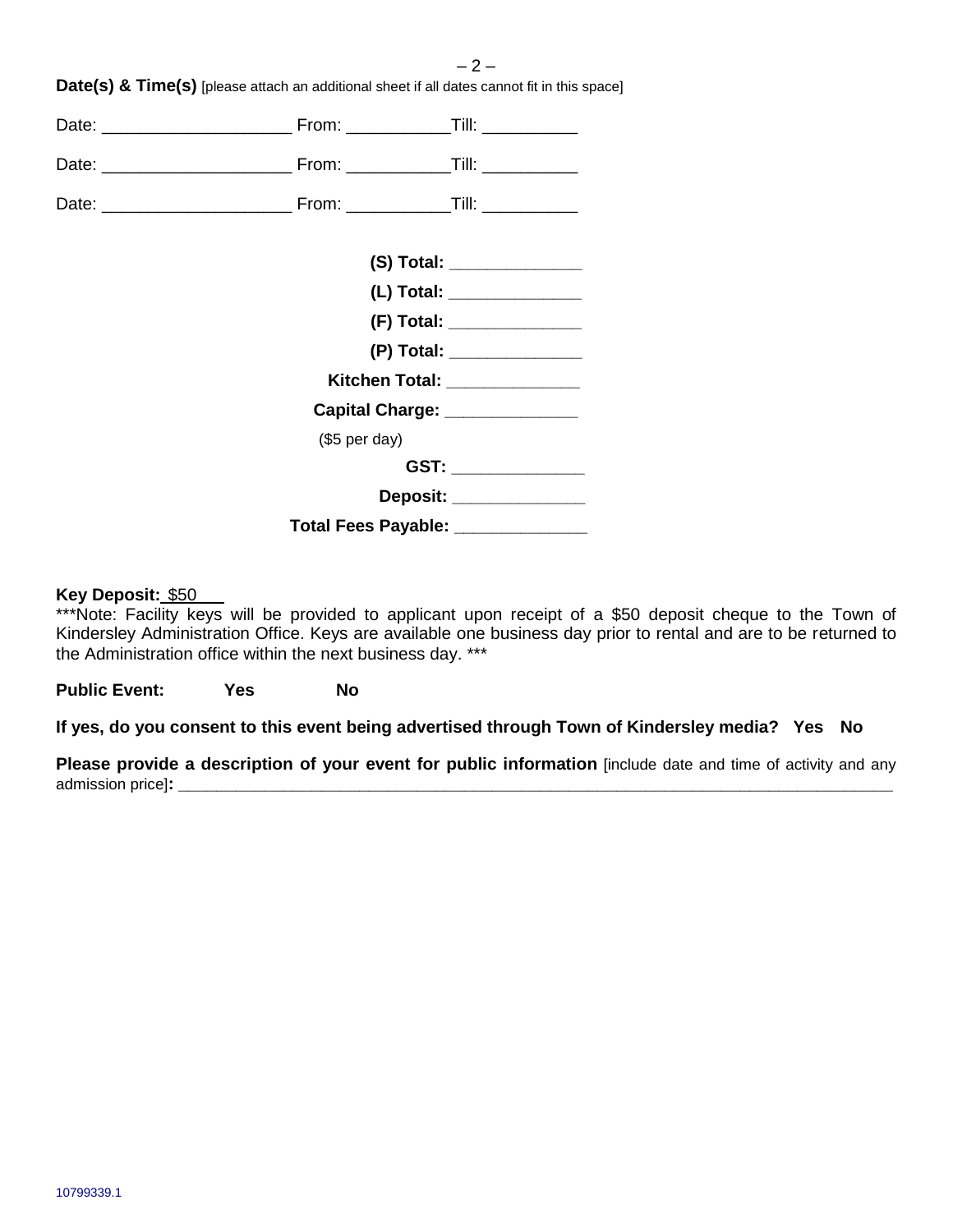#### **POLICIES AND CONDITIONS OF RENTAL:**

- 1. The Town of Kindersley reserves the right to cancel this Agreement at any time for cause.
- 2. The Town of Kindersley reserves the right to cancel any rental for purposes of special events to be held at the Elks Hall, but shall make best efforts to provide an alternate date or dates for the applicant. The Town of Kindersley shall provide 48 hours notice to the applicant prior to any cancelled rental time.
- 3. If the applicant wishes to cancel a rental date, they must notify the Town of Kindersley 48 hours prior to the rental time. If such notice is not provided, the applicant shall be responsible for full payment of the rental time.
- 4. The Town of Kindersley will maintain an internal schedule of activities of the Elks Hall, which will outline the scheduled activities for each day.
- 5. Use is restricted to the facilities described above. If use of the kitchen is not indicated above as a requested space, a \$25 penalty will be applied to the invoice.
- 6. There is to be NO SMOKING anywhere inside the Elks Hall.
- 7. The applicant is NOT permitted to sublet or assign the use of the facilities to any other persons or organizations without the consent of the Town of Kindersley.
- 8. The Town of Kindersley will not be responsible for any lost or stolen goods or money, whether from a washroom or elsewhere.
- 9. The applicant shall ensure that all individuals are wearing proper, clean footwear.
- 10. The applicant shall leave the area used in a clean and sanitary condition, that is, the same condition as provided by the Town of Kindersley, and that all equipment used which is the property of the Town of Kindersley is returned to its proper secure location.
- 11. While utilizing the Elks Hall, the applicant shall conform to all rules and regulations in place from time to time, as well as all applicable laws and bylaws.
- 12. The applicant is responsible for all fees levied in accordance with this agreement, including but not limited to costs associated with any breach of this agreement, and for any repairs above and beyond the damage deposit paid.
- 13. The applicant shall ensure that proper supervision of all invitees or licensees of the applicant is provided at all times.
- 14. The applicant renting the facility shall be responsible for all damages caused to the building, grounds, chattels and equipment belonging to the Town of Kindersley at the facility, reasonable wear and tear considered. Any such damages are to be repaired or paid for to the full satisfaction of the Town of Kindersley.
- 15. Use of facility parking lot is at renters own risk and in an "as-in" condition. The Town of Kindersley is not responsible for any damages as a result of using said parking lot and will not provide any assistance should lot become compromised due to any unforeseen circumstances.
- 16. Rental facility keys will be provided and obtained at the Town Office a day in advance of use. Keys are not to be copied or given to anyone but applicant. A \$50 deposit applies.
- 17. The applicant shall be responsible to carry such insurance as may be necessary for its personnel and shall assume full liability for any accident occurring in connection with the rental of the facility.